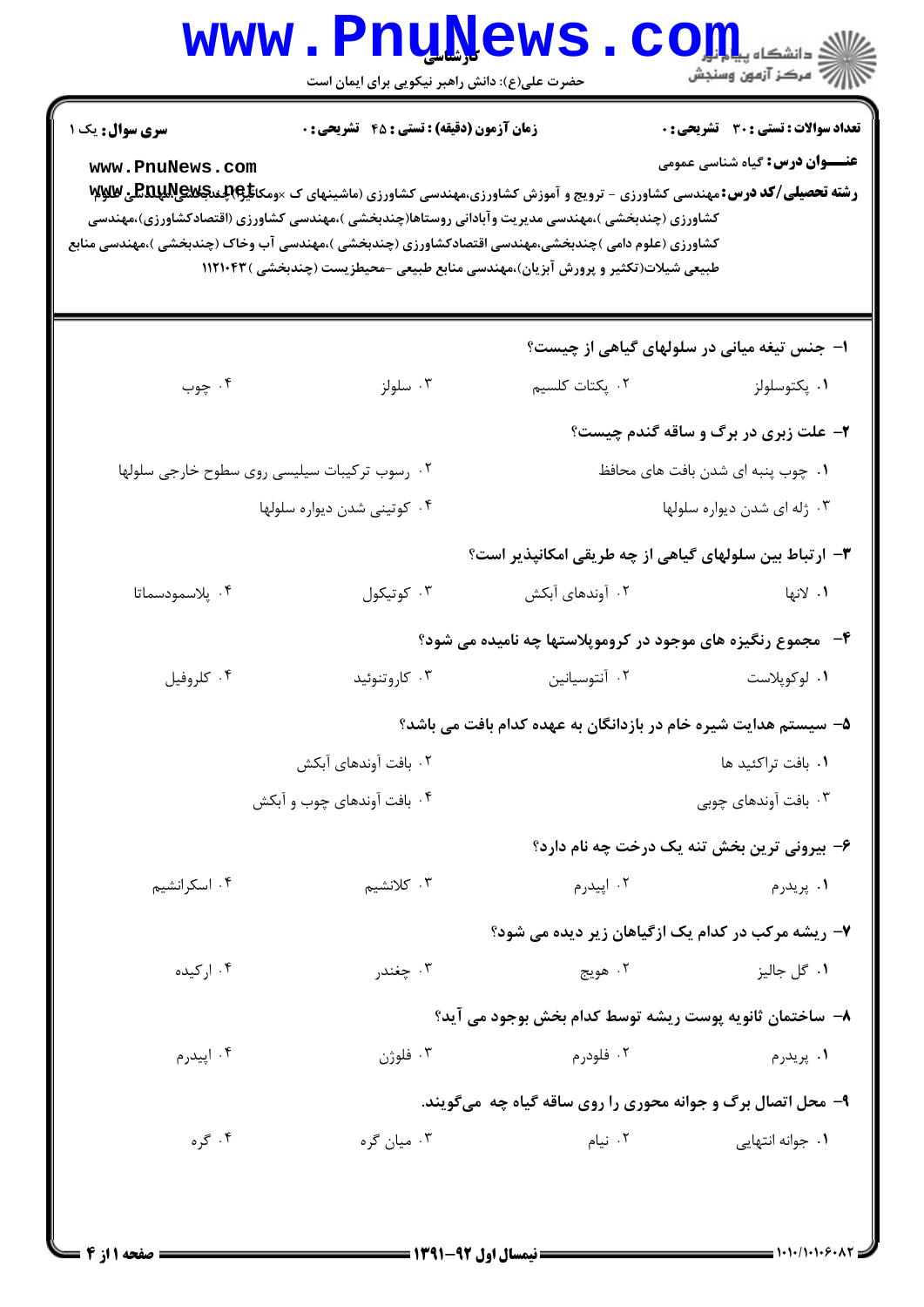|                        | <b>www.Pnuwews</b><br>حضرت علی(ع): دانش راهبر نیکویی برای ایمان است                                                                                                                                                                                                                                                                                                                                                               |                                                             | $\mathbf{C}\mathbf{O}\mathbf{H}$ دانشڪاه پ<br>أآآآآ مرکز آزمون وسنجش |
|------------------------|-----------------------------------------------------------------------------------------------------------------------------------------------------------------------------------------------------------------------------------------------------------------------------------------------------------------------------------------------------------------------------------------------------------------------------------|-------------------------------------------------------------|----------------------------------------------------------------------|
| <b>سری سوال : ۱ یک</b> | <b>زمان آزمون (دقیقه) : تستی : 45 گشریحی : 0</b>                                                                                                                                                                                                                                                                                                                                                                                  |                                                             | <b>تعداد سوالات : تستی : 30 ٪ تشریحی : 0</b>                         |
| www.PnuNews.com        | <b>رشته تحصیلی/کد درس:</b> مهندسی کشاورزی - ترویج و آموزش کشاورزی،مهندسی کشاورزی (ماشینهای ک ×ومکا <del>نا PAUME و PAUME و M</del><br>کشاورزی (چندبخشی )،مهندسی مدیریت وآبادانی روستاها(چندبخشی )،مهندسی کشاورزی (اقتصادکشاورزی)،مهندسی<br>کشاورزی (علوم دامی )چندبخشی،مهندسی اقتصادکشاورزی (چندبخشی )،مهندسی آب وخاک (چندبخشی )،مهندسی منابع<br>طبیعی شیلات(تکثیر و پرورش آبزیان)،مهندسی منابع طبیعی -محیطزیست (چندبخشی )۱۱۲۱۰۴۳ |                                                             | <b>عنـــوان درس:</b> گیاه شناسی عمومی                                |
|                        |                                                                                                                                                                                                                                                                                                                                                                                                                                   |                                                             | ۱۰– کاکتوس جزو کدام یک از ساقه های هوایی است؟                        |
| ۰۴ خزنده               | ۰۳ خارها                                                                                                                                                                                                                                                                                                                                                                                                                          | ۰۲ گوشتی                                                    | ۰۱ ماشوره ای                                                         |
|                        | و چرخه را چرخه  گویند.                                                                                                                                                                                                                                                                                                                                                                                                            | 11- هرگاه دو برگ از یک گره ساقه خارج شود برگهای             |                                                                      |
| ۰۴ متناوب- دی ستیک     | ۰۳ متقابل- دی ستیک                                                                                                                                                                                                                                                                                                                                                                                                                | ۰۲ متناوب- ديمر                                             | ۰۱ متقابل- ديمر                                                      |
|                        |                                                                                                                                                                                                                                                                                                                                                                                                                                   | ۱۲- کدام مورد در مورد ساقه های هوایی درست است؟              |                                                                      |
|                        | ۰۲ فاقد کلروپلاست و فاقد روزنه هستند                                                                                                                                                                                                                                                                                                                                                                                              |                                                             | ۰۱ حاوی کلروپلاست و روزنه هستند                                      |
|                        | ۰۴ حاوی کلروپلاست و فاقد روزنه هستند                                                                                                                                                                                                                                                                                                                                                                                              |                                                             | ۰۳ فاقد کلروپلاست و دارای روزنه هستند                                |
|                        |                                                                                                                                                                                                                                                                                                                                                                                                                                   | ۱۳- اصطلاح پریانت برای کدام قسمت از گل بکار می رود؟         |                                                                      |
| ۰۴ مادگی               | ۰۳ نهنج                                                                                                                                                                                                                                                                                                                                                                                                                           | ۲. پرچم                                                     | ۰۱ پوشش گل                                                           |
|                        |                                                                                                                                                                                                                                                                                                                                                                                                                                   | ۱۴– نافه هایی که دارای پرچم های جدا از هم هستند چه میگویند. |                                                                      |
| ۰۴ ديپلواستمون         | ۰۳ دیالی استمون                                                                                                                                                                                                                                                                                                                                                                                                                   | ۰۱ گامواستمون میستر استمون                                  |                                                                      |
|                        |                                                                                                                                                                                                                                                                                                                                                                                                                                   | ۱۵– طرز قرار گرفتن تخمک ها در داخل تخمدان چه نام دارد.      |                                                                      |
| ۰۴ آناتروپ             | ۰۳ فیلوتاکسی                                                                                                                                                                                                                                                                                                                                                                                                                      | ۰۲ تمکن                                                     | ۰۱ گل آذین                                                           |
|                        | ۱۶- به حالتی که تخمدان در سطحی پایین تر از پرچم ها و کاسبرگ ها قرار گرفته باشد چه میگویند؟                                                                                                                                                                                                                                                                                                                                        |                                                             |                                                                      |
| ۰۴ تخمدان زيرين        | ۰۳ تخمدان میان <i>ی</i>                                                                                                                                                                                                                                                                                                                                                                                                           | ۰۲ تخمدان نیمه زیرین                                        | ۰۱ تخمدان زبرين                                                      |
|                        |                                                                                                                                                                                                                                                                                                                                                                                                                                   |                                                             | 17– كدام يك از گل آذين ها نامحدود نمي باشد؟                          |
| ۰۴ کاپیتول             | ۰۳ حلزونی                                                                                                                                                                                                                                                                                                                                                                                                                         | ۰۲ سنبله                                                    | <b>۱</b> . ديهيم                                                     |
|                        |                                                                                                                                                                                                                                                                                                                                                                                                                                   |                                                             | 1۸- دانه کدام یک از گیاهان زیر بدون آلبومن است؟                      |
| ۰۴ ذرت                 | ۰۳ کرچک                                                                                                                                                                                                                                                                                                                                                                                                                           | ۰۲ لوبيا                                                    | ۰۱ گندم                                                              |
|                        |                                                                                                                                                                                                                                                                                                                                                                                                                                   |                                                             | ۱۹– انگور جزء کدام دسته از انواع میوه ها قرار دارد؟                  |
| ۰۴ کپسول               | ۰۳ گندمه                                                                                                                                                                                                                                                                                                                                                                                                                          | ۰۲ شفت                                                      | ۰۱ سته                                                               |
|                        |                                                                                                                                                                                                                                                                                                                                                                                                                                   |                                                             |                                                                      |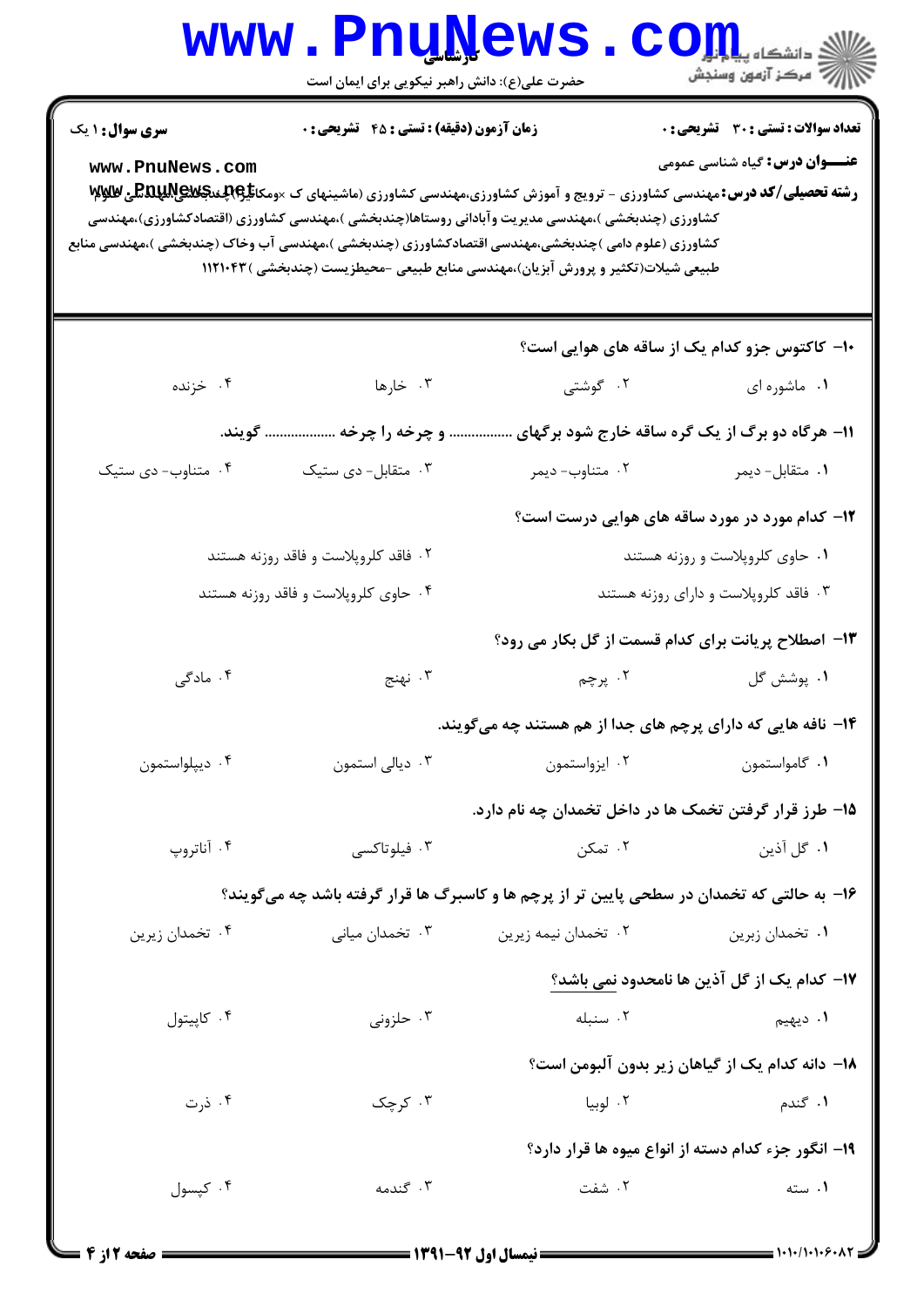|                        | <b>www.PnuNews</b><br>حضرت علی(ع): دانش راهبر نیکویی برای ایمان است |                                                                                                                                                                                                                                                                                                                                                                                                                                           | دانشکاه پیاباند<br>رآب مرڪز آزمون وسنڊش                     |
|------------------------|---------------------------------------------------------------------|-------------------------------------------------------------------------------------------------------------------------------------------------------------------------------------------------------------------------------------------------------------------------------------------------------------------------------------------------------------------------------------------------------------------------------------------|-------------------------------------------------------------|
| <b>سری سوال : ۱ یک</b> | <b>زمان آزمون (دقیقه) : تستی : 45 قشریحی : 0</b>                    |                                                                                                                                                                                                                                                                                                                                                                                                                                           | تعداد سوالات : تستي : 30 - تشريحي : 0                       |
| www.PnuNews.com        |                                                                     | <b>رشته تحصیلی/کد درس:</b> مهندسی کشاورزی - ترویج و آموزش کشاورزی،مهندسی کشاورزی (ماشینهای ک ×ومکا <del>نا P.Q</del> پغداپکلیللهای کللاپا<br>کشاورزی (چندبخشی )،مهندسی مدیریت وآبادانی روستاها(چندبخشی )،مهندسی کشاورزی (اقتصادکشاورزی)،مهندسی<br>کشاورزی (علوم دامی )چندبخشی،مهندسی اقتصادکشاورزی (چندبخشی )،مهندسی آب وخاک (چندبخشی )،مهندسی منابع<br>طبیعی شیلات(تکثیر و پرورش آبزیان)،مهندسی منابع طبیعی -محیطزیست (چندبخشی ) ۱۱۲۱۰۴۳ | <b>عنـــوان درس:</b> گیاه شناسی عمومی                       |
|                        |                                                                     |                                                                                                                                                                                                                                                                                                                                                                                                                                           | <b>۲۰</b> - مراحل رشد و نمو به ترتیب کدام یک است؟           |
|                        | ۰۲ تمایز- بزرگ شدن- تکثیر                                           |                                                                                                                                                                                                                                                                                                                                                                                                                                           | ۰۱ تکثیر- تمایز- بزرگ شدن                                   |
|                        | ۰۴ تکثیر- بزرگ شدن- تمایز                                           |                                                                                                                                                                                                                                                                                                                                                                                                                                           | ۰۳ بزرگ شدن- تکثیر- تمایز                                   |
|                        |                                                                     |                                                                                                                                                                                                                                                                                                                                                                                                                                           | <b>۲۱</b> – عدسک در کدام یک از بافت های گیاهی ایجاد می شود؟ |
| ۰۴ کامبیوم             | ۰۳ چوب پنبه                                                         | ۰۲ پیش کامبیوم                                                                                                                                                                                                                                                                                                                                                                                                                            | ۰۱ مریستم                                                   |
|                        |                                                                     |                                                                                                                                                                                                                                                                                                                                                                                                                                           | <b>۲۲</b> – کدام مورد بر شدت فتوسنتز تاثیری ندارد؟          |
| ۰۴ بافت خاک            | ۰۳ نور                                                              | ۰۲ اکسیژن                                                                                                                                                                                                                                                                                                                                                                                                                                 | ۰۱ دی اکسید کربن                                            |
|                        |                                                                     |                                                                                                                                                                                                                                                                                                                                                                                                                                           | <b>۲۳</b> - عمل تجزیه آب در حضور نور را چه می گویند.        |
| ۰۴ فتوتروپیسم          | ۰۳ فتوپريوديسم                                                      | ۰۲ فتوسیستم                                                                                                                                                                                                                                                                                                                                                                                                                               | ۰۱ فتوليز                                                   |
|                        |                                                                     | <b>۲۴</b> - چرخه کالوین در کدام قسمت از سلول گیاهی انجام می گیرد؟                                                                                                                                                                                                                                                                                                                                                                         |                                                             |
| ۰۴ پراکسی زوم          | ۰۳ غشای میتوکندری                                                   | ۰۲ استرومای کلروپلاست                                                                                                                                                                                                                                                                                                                                                                                                                     | ٠١ گراناي كلروپلاست                                         |
|                        |                                                                     | ۲۵- مقدار اکسیژن جذب شده یا دی اکسید کربن دفع شده در واحد زمان را چه میگویند.                                                                                                                                                                                                                                                                                                                                                             |                                                             |
| ۰۴ نقطه جبران نوري     | ۰۳ شدت تنفس                                                         | ۰۲ فتوسنتز نوری                                                                                                                                                                                                                                                                                                                                                                                                                           | ۰۱ شدت فتوسنتز                                              |
|                        |                                                                     |                                                                                                                                                                                                                                                                                                                                                                                                                                           | ۲۶- کدام گروه از عناصر ضروری زیر، پر مصرف می باشند؟         |
| $Ca-C-Zn$ .            | $Cl-Cu-Mn$ . ۳                                                      | $Ca-P-N$ . $\tau$                                                                                                                                                                                                                                                                                                                                                                                                                         | $Fe-Mg-H.$                                                  |
|                        |                                                                     | ۲۷– حداقل چند درصد از مواد شیره پرورده از قندهاست و مهمترین قند موجود در آن کدام است؟                                                                                                                                                                                                                                                                                                                                                     |                                                             |
| ۰۴ درصد- ساکاروز       | ۰۳ ۸۵ درصد- گلوکز                                                   | ۰۲ ۸۵ درصد- ساکاروز                                                                                                                                                                                                                                                                                                                                                                                                                       | ۰۱ ۹۵ درصد- نشاسته                                          |
|                        |                                                                     |                                                                                                                                                                                                                                                                                                                                                                                                                                           | ۲۸- کدام گیاه جزء گیاهان روز بلند محسوب می شود؟             |
| ۰۴ گل قاصدک            | ۰۳ سیب زمینی شیرین                                                  | ۰۲ گوجه فرنگی                                                                                                                                                                                                                                                                                                                                                                                                                             | ۰۱ کاهو                                                     |
|                        |                                                                     |                                                                                                                                                                                                                                                                                                                                                                                                                                           | ۲۹– کدام یک از اثرات زیر مربوط به هورمون اکسین نمی باشد؟    |
| ۰۴ فتوتروپیسم          | ۰۳ تسریع گلدهی                                                      | ۰۲ افزایش رشد طولی                                                                                                                                                                                                                                                                                                                                                                                                                        | ۰۱ غلبه انتهایی                                             |
|                        |                                                                     |                                                                                                                                                                                                                                                                                                                                                                                                                                           |                                                             |

 $= 1.1 - 11.1 - 5.17$